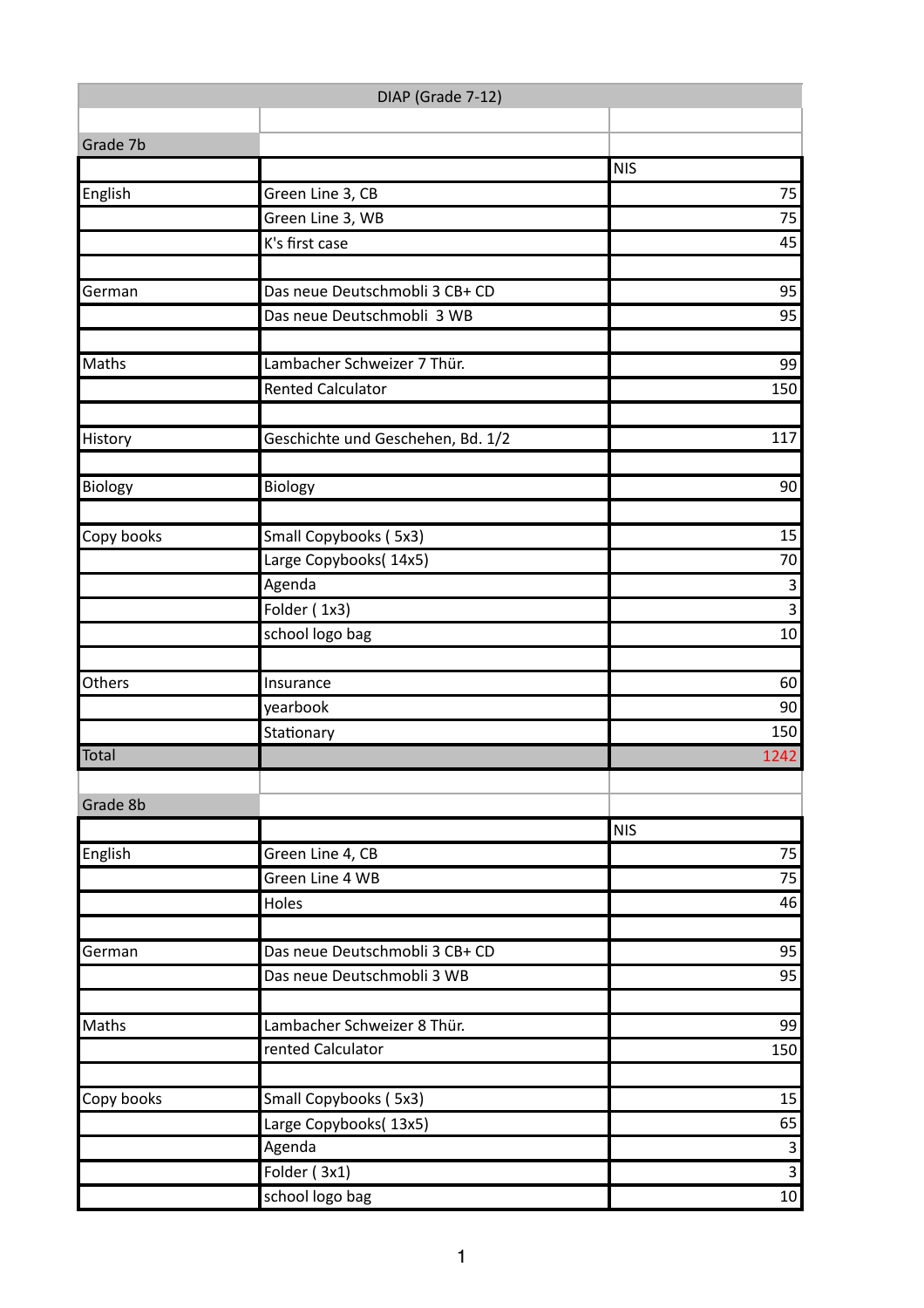| Others     | Insurance                       | 60             |
|------------|---------------------------------|----------------|
|            | Stationary                      | 150            |
|            | yearbook                        | 90             |
| Total      |                                 | 1031           |
|            |                                 |                |
| Grade 9b   |                                 |                |
|            |                                 | <b>NIS</b>     |
| English    | Green Line 5, CB                | 75             |
|            | Green Line 5 WB                 | 75             |
|            |                                 |                |
| Math       | Lambacher Schweizer 9 Thuri.    | 99             |
|            | rented calculator               | 150            |
|            |                                 |                |
| Biology    | Natura 9/10                     | 108            |
|            |                                 |                |
| History    | Geschichte und Geschehen Bd.3   | 117            |
|            |                                 |                |
| Copy books | Small Copybooks (5x3)           | 15             |
|            | Large Copybooks(13x5)           | 65             |
|            | Agenda                          | $\overline{3}$ |
|            | Folder (3X1)                    | $\overline{3}$ |
|            | school logo bag                 | 10             |
|            |                                 |                |
| Others     | Insurance                       | 60             |
|            | Stationary                      | 150            |
|            | yearbook                        | 90             |
| Total      |                                 | 1020           |
|            |                                 |                |
| Grade 10b  |                                 |                |
|            |                                 | <b>NIS</b>     |
| English    | Green Line 6, CB                | 75<br>75       |
|            | Green Line 6, WB<br>The Giver   | 45             |
|            |                                 |                |
| German     | kabale und liebe                | 18             |
|            | Langenschridt Worterbuch DaF    | 86             |
|            |                                 |                |
| Maths      | Lambacher Allgemeine Ausgabe.   | 99             |
|            | rented calculator               | 150            |
|            |                                 |                |
| History    | Geschichte und Geschehen G4, SB | 117            |
|            |                                 |                |
| Copy books | Small Copybooks (5x3)           | 15             |
|            | Large Copybooks(14x5)           | 70             |
|            | Agenda                          | $\overline{3}$ |
|            |                                 |                |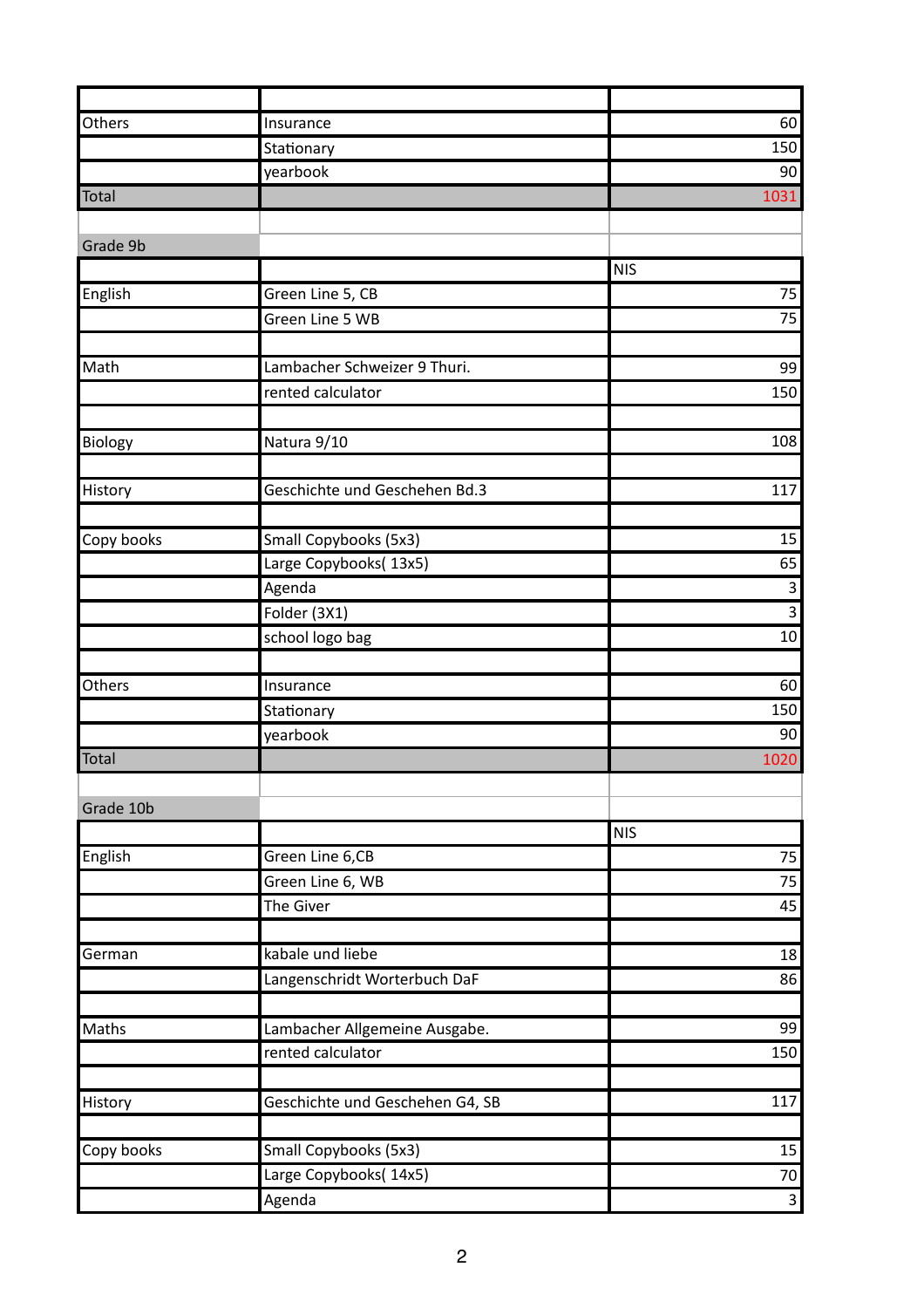|                    | Folder (3x1)                     | $\mathbf{3}$     |
|--------------------|----------------------------------|------------------|
|                    | school logo bag                  | $10\,$           |
|                    |                                  |                  |
| Others             | Insurance                        | 60               |
|                    | Stationary                       | 150              |
|                    | year book                        | 90               |
| Total              |                                  | 1066             |
|                    |                                  |                  |
|                    |                                  |                  |
|                    |                                  |                  |
| Grade 11b          |                                  |                  |
|                    |                                  | <b>NIS</b>       |
| Different Subjects | التربية الاسلامية 1+2            | 6                |
|                    | المطالعة و النصوص 1+2            | $\boldsymbol{6}$ |
|                    | العلوم اللغوية 1+2               | 6                |
|                    | الجغرافيا 1+2                    | $\boldsymbol{6}$ |
|                    |                                  |                  |
|                    |                                  |                  |
|                    |                                  |                  |
|                    |                                  |                  |
| English            | Green Line, OS CB                | 125              |
|                    | Green Line, OS WB                |                  |
|                    | <b>Half Broke Horses</b>         | 39               |
|                    | caught between cultures          | 43               |
|                    |                                  |                  |
| German             | Irrungen und Wirrungen           | 15               |
|                    | Emilia Galotti                   | $10\,$           |
|                    | Agnes                            | 41               |
|                    | Texte, Themen und Strukturen     |                  |
|                    |                                  |                  |
| Maths              | Lambacher Schweizer für Q- Phase | 155              |
|                    |                                  |                  |
|                    | rented calculator                | 150              |
|                    |                                  |                  |
| Biology            | Natura, Kursstufe                | 153              |
|                    |                                  |                  |
| History            | Geschichte und Geschehen5/6      | 122              |
|                    |                                  |                  |
| Copy books         | Small Copybooks (3x3)            | 9                |
|                    | Large Copybooks(15x5)            | 75               |
|                    | Agenda                           | $\mathsf{3}$     |
|                    | Folder (3x1)                     | $\overline{3}$   |
|                    | school logo bag                  | $10\,$           |
|                    |                                  |                  |
| Others             | Insurance                        | 60               |
|                    | Stationary                       | 150              |